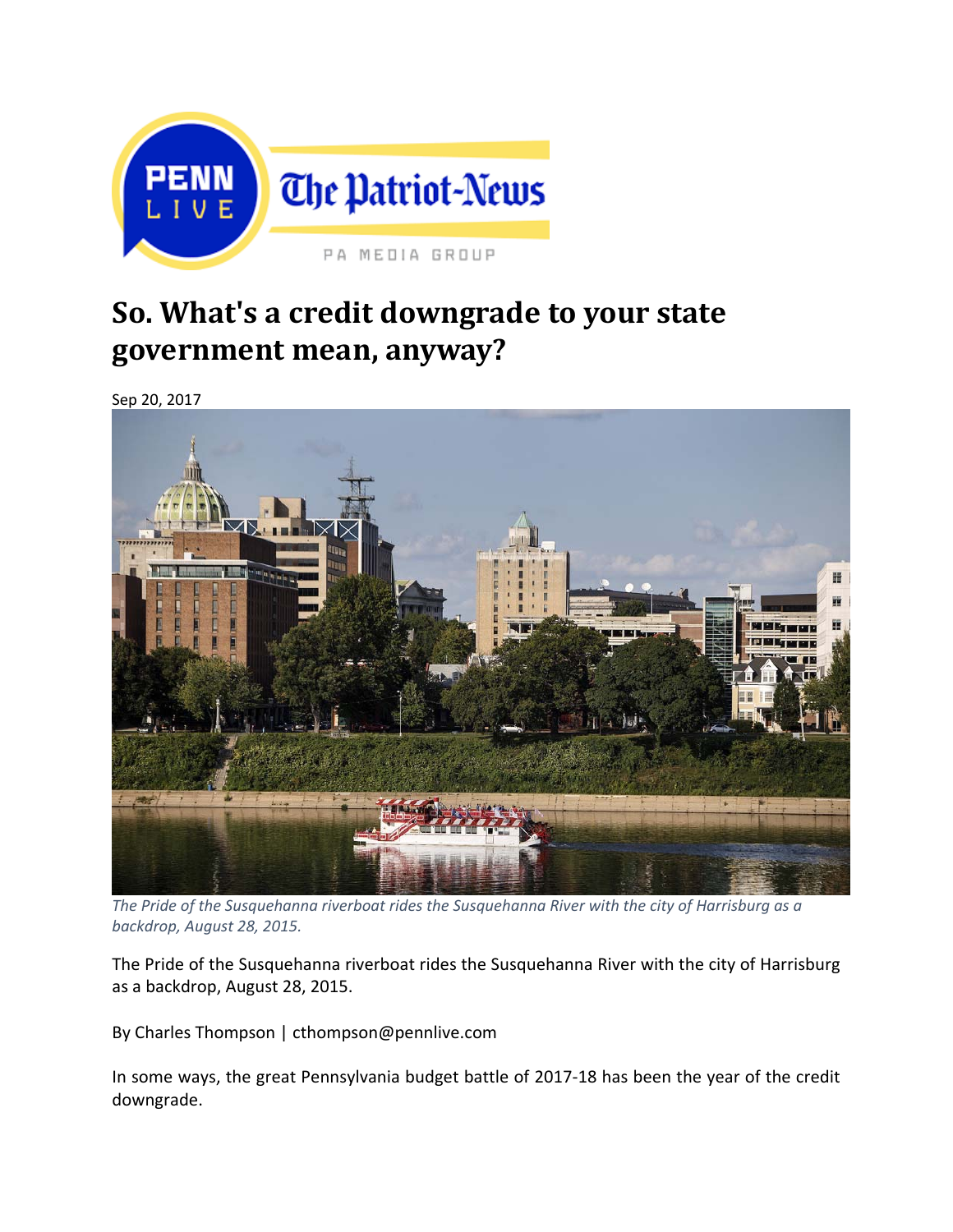Almost from the beginning of Gov. Tom Wolf's budget unveiling last winter, we've been treated to regular predictions of a credit‐downgrade, as a state, if we did *this* thing, or did not do *that* thing.

And that, we've been warned, would be the worst of all things.

Now it's happened. On Wednesday, S&P Global Ratings formally lowered its rating for Pennsylvania's future general obligation bonds to A+ (It's great for school; not so much for impressing Wall Street.)

The sun still shone.

So what should we really make of this news? PennLive is here to help:

#### **1. To your most pressing question, this does not take us out of the running for Amazon's HQ2.**

It has been a real worry around the Capitol this week.

"This is not a good story for Pennsylvania. It's not a good story when we're trying to recruit businesses and industries to Pennsylvania as a good place to operate," said Senate Majority Leader Jake Corman, R‐Centre County.

But according to Princeton, N.J.-based site selection expert John Boyd, the downgrade is not likely a show‐stopper.

How do we know this? Chicago.

It has won more than its share of corporate recruitment battles even as the city (homicide rates) and state of Illinois (budget dysfunction that makes Pennsylvania look like the fiscal equivalent of a Swiss watch) were eviscerated in the media.

Boyd says the Chicago's success came down to three unalterable strengths: Public transportation that allows for easy regional mobility; a workforce for the future in terms of a steady supply of milliennials; and O'Hare Airport's access to the world.

So, in his view, "Pittsburgh and Philadelphia's pitch (to Amazon ‐ or most other major employers seeking sites) won't be killed by that Standard & Poor's adjustment."

#### **2. Will the state still have access to credit?**

Yes.

One interesting thing about this is that while Pennsylvania's A+ rating is better than only two other states (Illinois and New Jersey), A+ is still an investment‐grade rating.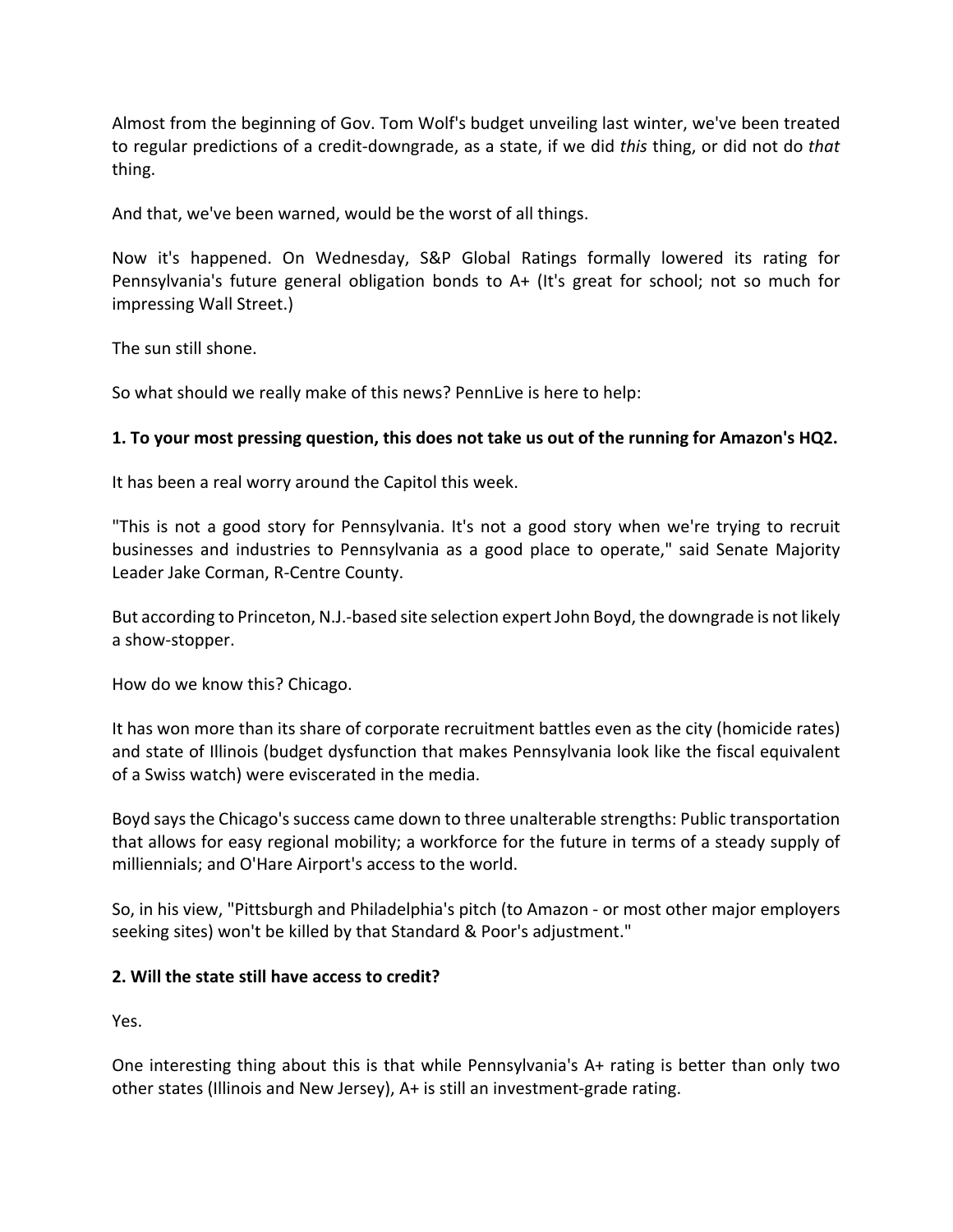States in general are a highly‐rated segment of the bond market because of their size, diversity and ability to raise taxes. So while this downgrade hurts our collective pride, it'sstill a serviceable bond rating.

"A-plus is considered medium investment grade," noted Carol Spain, the lead analyst for public finance at S&P Global. "It's actually a strong rating."

No previously approved plans for highway repairs, bridge replacements, prison updates, urban redevelopment, college campus improvements or other good works should be derailed by Wednesday's news.

### **How does it hurt, then?**

That lower credit rating generally means that the market of prospective buyers for Pennsylvania's bonds will now be a little softer, requiring the bonds themselves to carry slightly higher interest rates to be sold.

Matt Fabian, a public‐sector bonds expert for Municipal Market Analytics Inc., said Wednesday as a practical matter that will cost the state and its taxpayers an added \$2.5 million to \$5 million in annual debt service for every \$1 billion borrowed.

Gov. Tom Wolf's office said Wednesday that the state had planned \$2.25 billion in new borrowing in this fiscal year.

It's not clear if the credit downgrade would affect all of that borrowing, however, as part of it is the anticipated advance on the state's future tobacco settlement payments.

The state also has planned another \$1 billion in refinancing of existing bonds.

It's easy to see that the downgrade could cost \$10 million in taxpayer funds in total, and that's a lot of money.

But some fiscal conservatives might argue that's a cost worth bearing in a \$32 billion budget in order to have kept the state's personal income taxes level through a major recession, a major work-out of problems with the state pension systems and spiralling public health care costs.

That, of course, depends on your perspective. To Gov. Wolf, "today's news should be a wake‐up call to come together and end this (budget stalemate) now."

## **4. Why did we get the downgrade?**

According to S&P, the downgrade was based on the cumulative effect of a chronic gap between expenses and revenues that has gradually weakened the state's cash position to the point where this month, for the first time in memory, the state has had to delay certain payments.